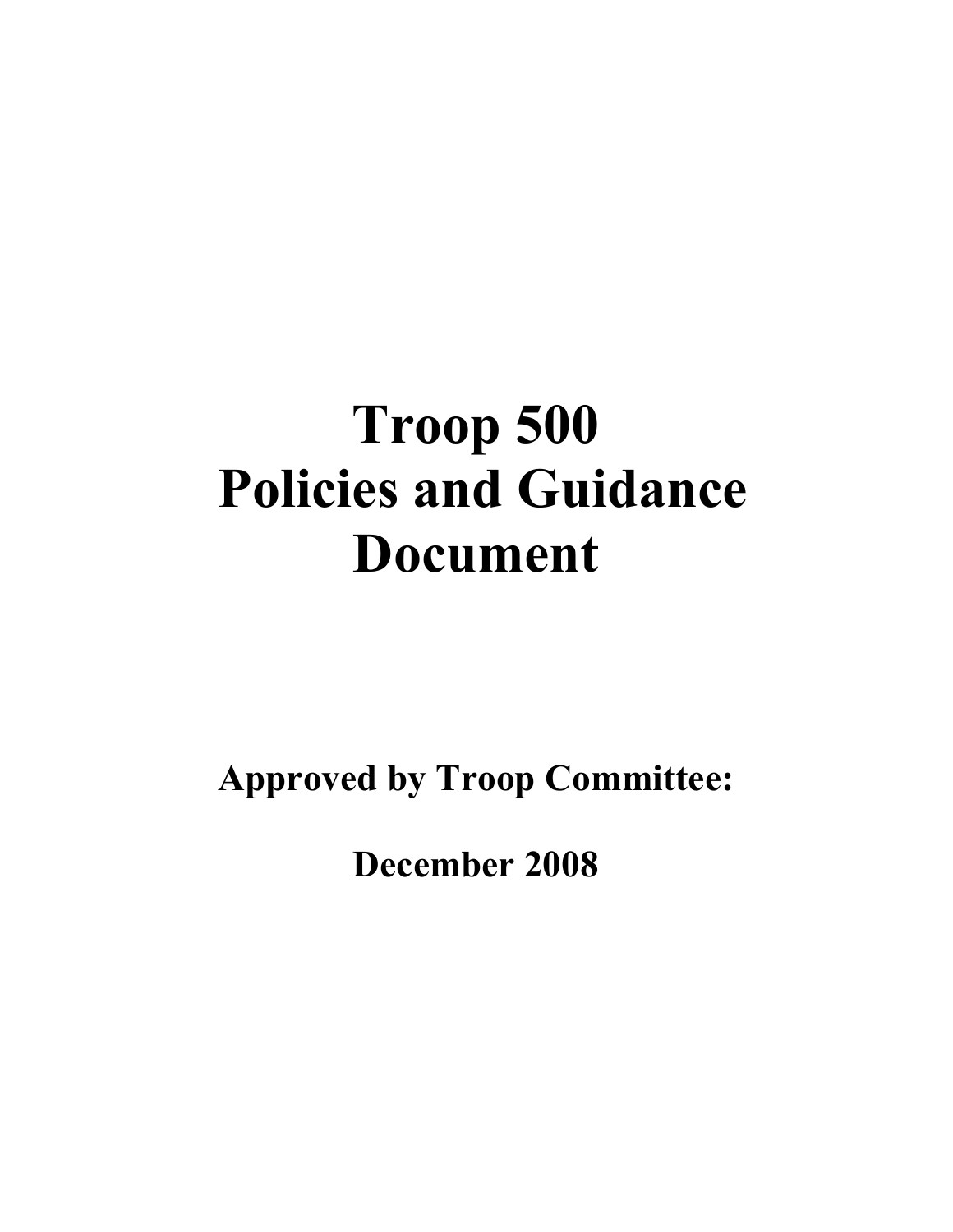# TABLE OF CONTENTS

Mission Statement

- 1. Troop Charter
- 2. The Scoutmaster
- 3. Troop 500 Committee
- 4. Troop Annual Registration Fees
- 5. Patrol Method
- 6. Senior Patrol Leader
- 7. Uniform
- 8. Troop Meetings
- 9. Outing Requirements and Eligibility
- 10. Troop Equipment
- 11. Leadership Training
- 12. Attendance
- 13. Fund-Raising Events
- 14. Annual Troop Budget
- 15. Scholarships
- 16. Community Service
- 17. Eagle Projects
- 18. Religious Service
- 19. Disciplinary Procedures
- 20. Troop Website
- 21. Scout Driving
- 22. Council and District Functions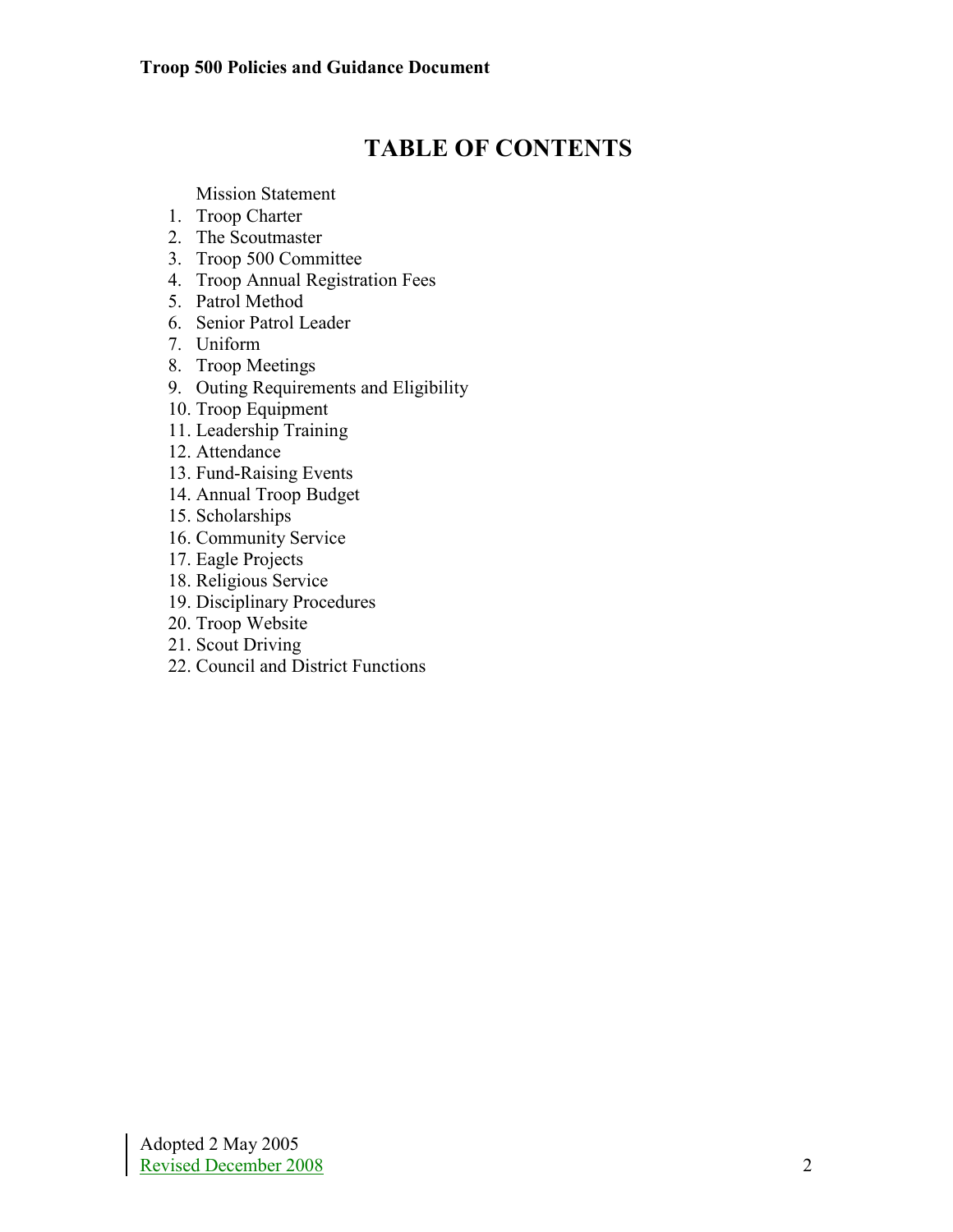#### Mission Statement

Troop 500 is dedicated to providing a challenging and nurturing environment for our scouts through activities that foster teamwork, personal growth, leadership skills, environmental stewardship, respect for others, religious/moral virtues, and appreciation for life and the outdoors. We strive to empower the scouts to grow as future leaders and contributors to our society.

#### 1. Troop Charter

- a. St Agnes Roman Catholic Church, Point Loma, California has been granted a charter by the Boy Scouts of America to carry on the Troop 500 scouting program.
- b. Troop 500 is a unit within the Mission District of San Diego Imperial Council.

#### 2. The Scoutmaster

The Scoutmaster is the adult leader of the Troop. He has authority to run the dayto-day operations of the Troop implementing all aspects of the Troop Program.

- a. The Scoutmaster is assisted by Assistant Scoutmasters. The Scoutmaster and all Assistant Scoutmasters are required to complete BSA adult leadership training. They are authorized to lead Treks as delegated by the Scoutmaster.
- b. The Scoutmaster holds a meeting once a month with Assistant Scoutmasters, Junior Assistant Scoutmasters and the Troop Committee Chair or designated Committee Representative. This meeting may also be attended by any adult with a scout in the troop.
- c. The Scoutmaster assists the Senior Patrol Leader with monthly Patrol Leader Council meetings.

#### 3. Troop 500 Committee

The Troop 500 Committee is responsible for handling the business affairs of the Troop, and with making and implementing Troop policy. The Committee manages the Troop's funds, fundraising events, scholarships, equipment purchases, registration, and charter.

- a. Positions on the Committee include:
	- i. Committee Chair;
	- ii. Treasurer;
	- iii. Secretary;
	- iv. Advancement;
	- v. Outdoor Chair;
	- vi. Equipment Coordinator;
	- vii. Chaplain;
	- viii. Training;
	- ix. Auction
	- x. Tour Permits; and
	- xi. Registration/Membership.

Additional positions may be added, or the above positions may be combined, based on availability of volunteers and position demands.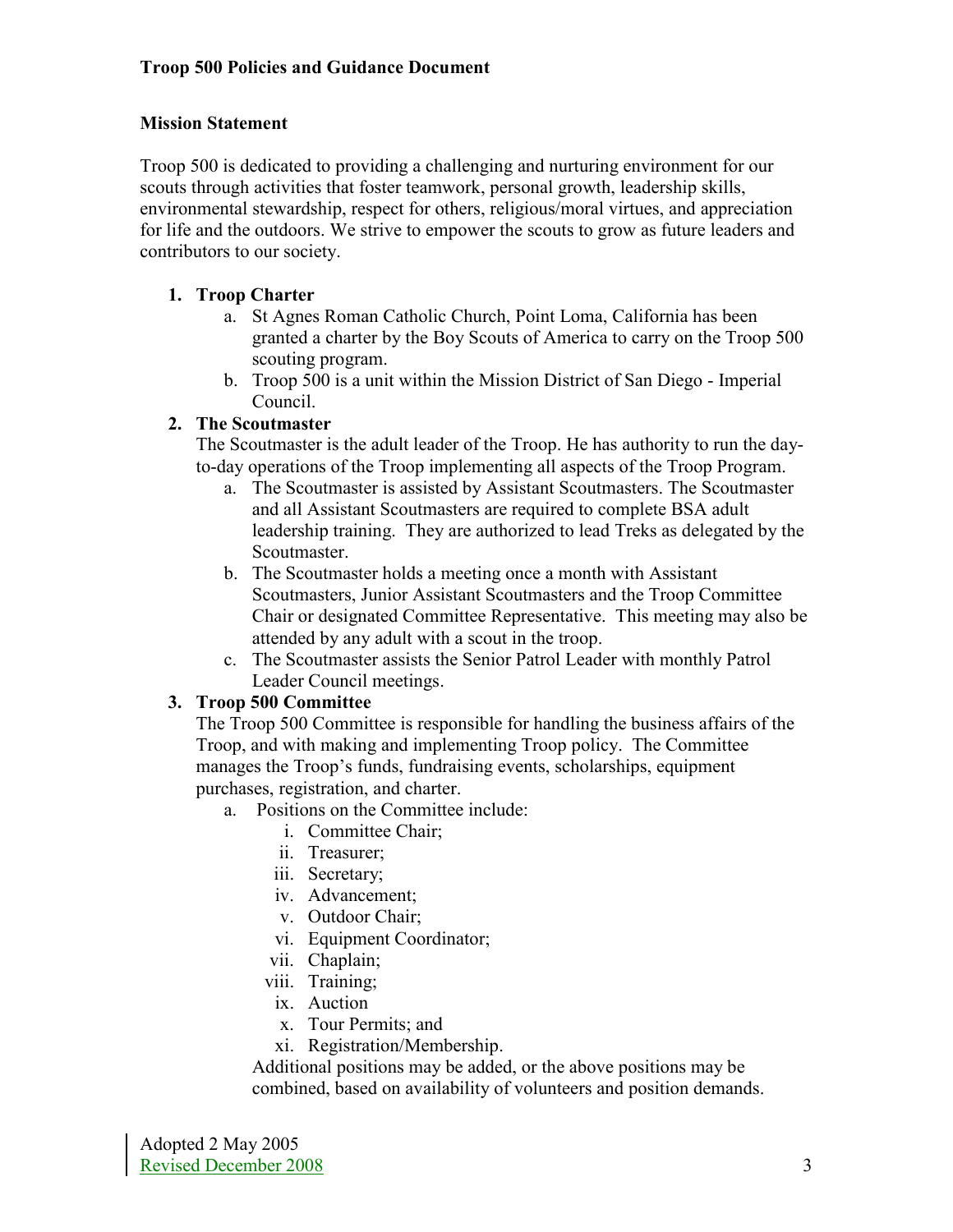- b. The Committee Chair holds a meeting once a month with Committee members and the Scoutmaster or his designated ASM representative. The Committee Meeting is open to any adult with a scout in the troop.
- c. The Committee Chair may add additional positions as required.
- d. All adult leaders in the Troop require approval of both the Committee Chair and the Charter Organization Representative.

# 4. Troop Annual Registration and Fees

- a. Registration fees are collected once a year during September. The cost is \$65.00 for scouts. Registration fees must be paid in a timely manner, and in all cases prior to December 15th.
- b. During the registration process, scouts, parents, and adult leaders update their personal information, and pay annual registration fees. Registration also provides an opportunity to recruit new adults as leaders. Requisite forms are provided for families to update including:
	- i. Personal Information Forms; and
	- ii. Medical Forms
	- iii. Signed T500 Code of Conduct
- c. Drivers' Licenses and Vehicle Insurance declaration pages need to be maintained for parents that drive on troop outings. The coordination of this effort is the responsibility of the Troop Committee. Troop 500 must be notified in any change in status regarding Drivers' Licenses and/or insurance. Troop 500 must be notified if any parent driver has been convicted of any driving offense involving alcohol and/or drugs and/or reckless driving.
- d. Parents are encouraged to participate in troop events. Per BSA National requirements, adults registered with the Troop must serve in either a Committee or Scoutmaster/Assistant Scoutmaster function.
- e. Adult registration fees for Assistant Scoutmasters and Committee Members is \$15.00. Adults with dual registrations in other BSAsponsored units (e.g. Cub Scouts, Venture Crew) need only pay fees to one of the units.

#### 5. Patrol Method

- a. Troop 500 follows the national standards for patrols.
- b. The troop is divided into patrols. Each patrol typically consists of 6 to 10 scouts but this may be increased depending on level of participation.
- c. Each patrol has a patrol leader and an assistant patrol leader.
- d. Each Patrol shall elect a Patrol Leader at a time to coincide with the election of the Senior Patrol Leader.
- e. The Patrol Leader will select his Assistant Patrol Leader.
- f. The Patrol Leader and Assistant Patrol leader are expected to attend the "Troop 500 Junior Leadership Training" and follow the requirements of the "Troop 500 Scout Leadership Positions Duties and Responsibilities".
- g. Patrols work together to help each other advance and learn their skills.
- h. Patrols are responsible for managing all of their participation in outings to include sleeping teams, cooking, and food distribution.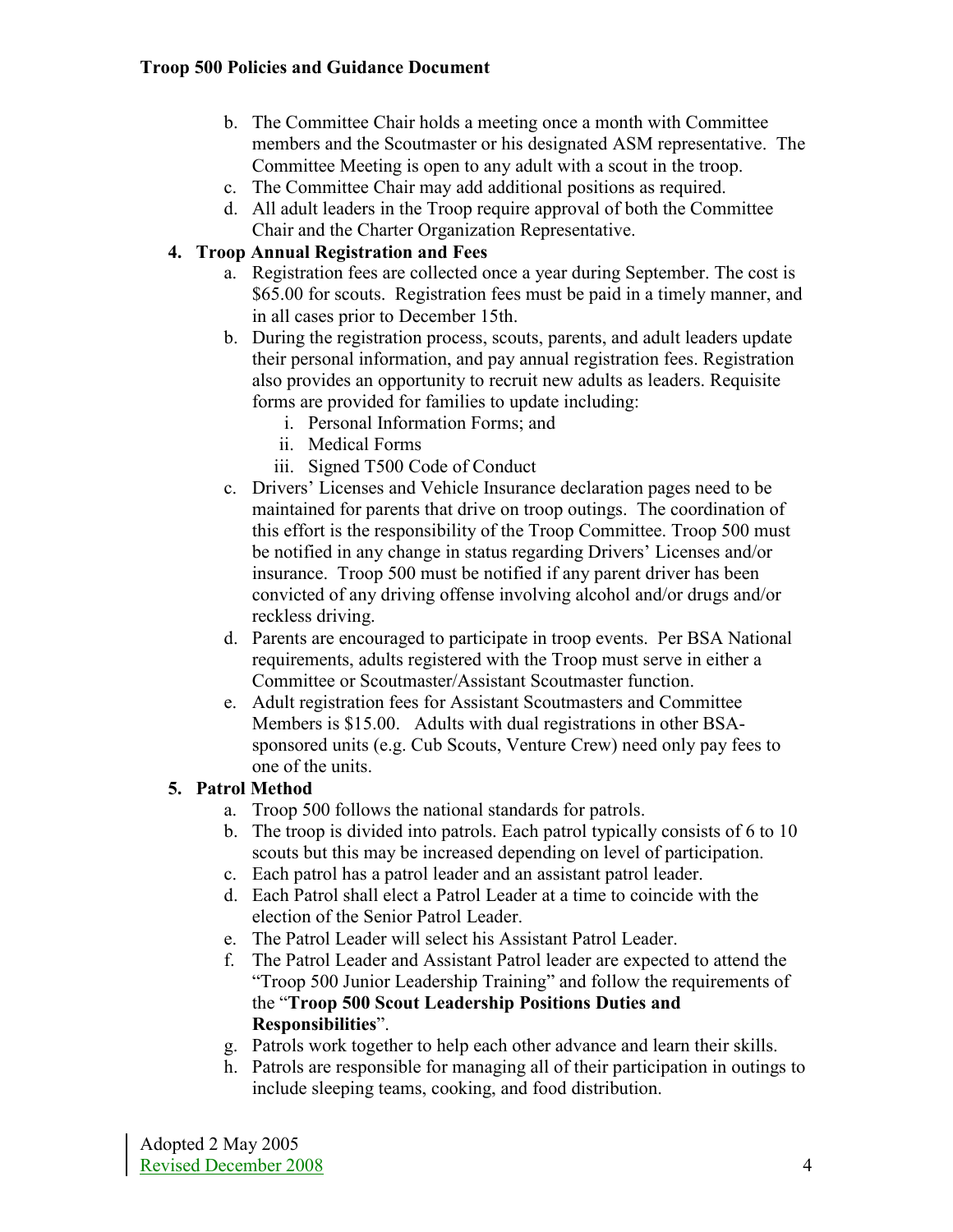#### Troop 500 Policies and Guidance Document

- i. Each patrol is assigned an Assistant Scoutmaster or other Adult Leader to support them at meetings and in preparation for outings.
- j. The Patrol Leader is expected to attend the monthly PLC meetings or notify his Assistant Patrol Leader to attend in his absence.

# 6. Senior Patrol Leader

- a. The scouts run the troop. The leadership includes a Senior Patrol Leader and one or more Assistant Senior Patrol Leaders. The SPL may designate a Scribe, a Historian, and/or other positions within the Senior Patrol.
- b. Currently, the Troop elects a Senior Patrol Leader every 6 months.
- c. The Senior Patrol Leader then selects, with Scoutmaster approval, Assistant Senior Patrol Leaders and Scribe.
- d. The Senior Patrol Leader chairs a Patrol Leader Council (PLC) meeting each month to review troop business, to develop program agenda and plans for the month, and to select and schedule upcoming Program events. Patrol Leaders interact to get information and make recommendations. They in turn relay the information back to their respective patrols.
- e. The PLC develops recommendations for the requirements to be eligible to run for election as Senior Patrol Leader including:
	- i. Rank and experience;
	- ii. Duration of term;
	- iii. Number of times a scout can hold the position; and
	- iv. Duration of time a scout must wait before he can run for the position again.
- f. Currently Senior Patrol Leader candidates must have completed National Youth Leader Training (NYLT) offered by the San Diego Imperial Council.
- g. Acceptance of the recommendations made by the PLC is subject to approval of the Scoutmaster.

#### 7. Uniform

- a. Full Class A uniforms are required for all Troop meetings, public events, and Patrol meetings, unless specifically waived by approval of the Scoutmaster. On campouts, outdoor program activities, some service projects, and other similar events as designated by the Scoutmaster, a Class B uniform is required.
- b. Class A (aka Field Uniform):
	- i. Class A uniform consists of
		- 1. BSA Scout shirt;
		- 2. Shoulder epaulets ;
		- 3. All required patches and ranks;
		- 4. BSA Scout shorts or pants;
		- 5. BSA belt;
		- 6. Troop 500 or other approved neckerchief;
		- 7. Neckerchief slide;
		- 8. and BSA socks.
		- 9. The Troop 500 cap is optional.
- c. Class B (aka Activity Uniform):

Adopted 2 May 2005 Revised December 2008 5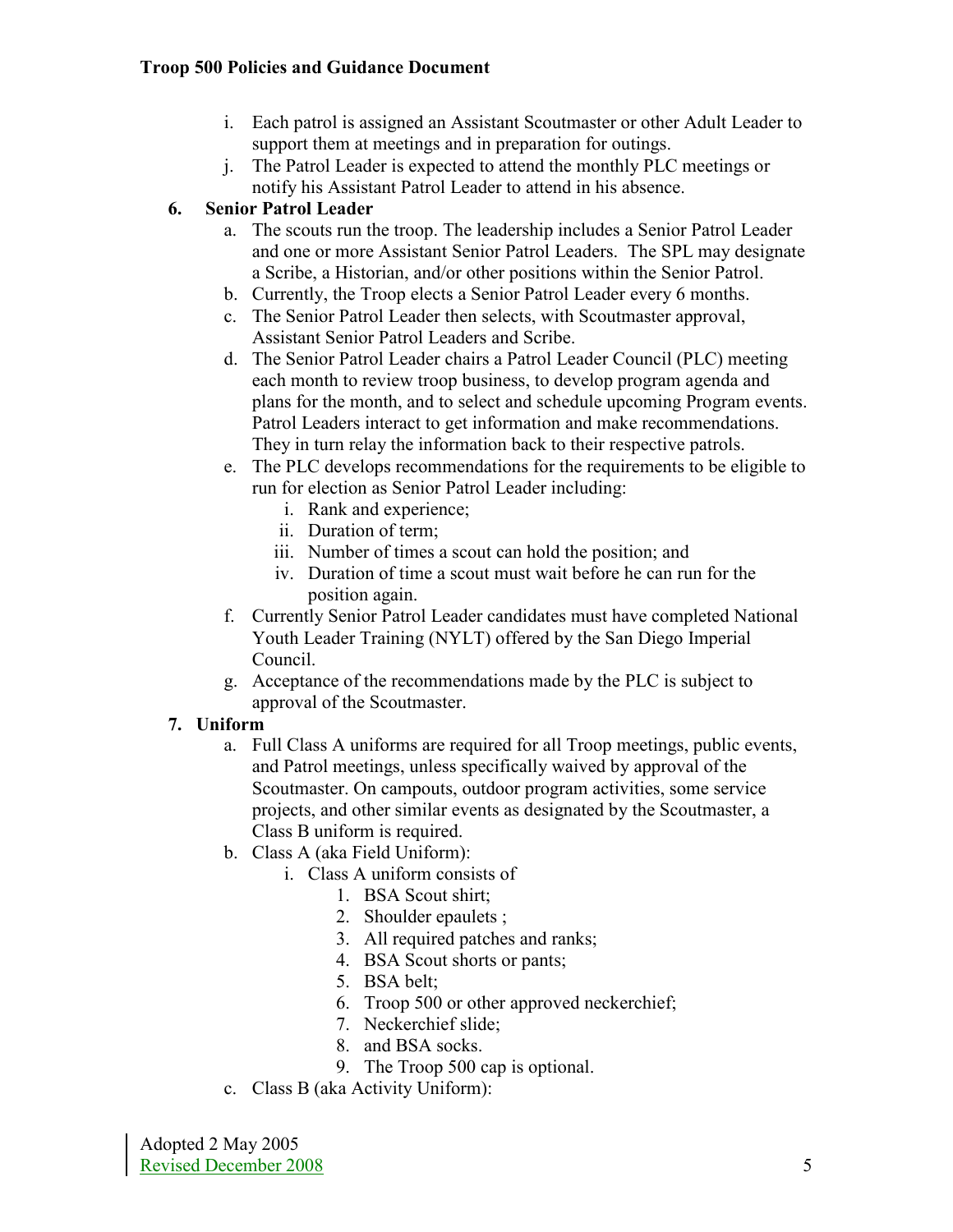- i. Class B uniform consists of
	- 1. BSA-qualified T-shirt; and
	- 2. BSA Scout shorts, pants or gear to accommodate the outing as deemed necessary by the Trek Leader.

#### 8. 8. Troop Meetings

- a. The Troop typically holds a meeting each Wednesday.
- b. Meetings are held at St Agnes Church Parish Community Hall, Point Loma, unless otherwise posted. During the summer, meetings may be held at outdoor locations.
- c. Meeting times are 7:00 pm to 8:00 pm. unless otherwise posted.

# 9. Outing Requirements and Eligibility

- a. Outings are scheduled to provide scouts with opportunities to:
	- i. Learn new skills and grow as leaders.
	- ii. Interact socially away from their family life.
	- iii. Gain an understanding of their responsibility to the outdoor environment.
- b. Outings are designed for scouts. Families and friends are not authorized to participate in scouting events unless specifically noted. The Scoutmaster and Trek Leader have final approval for administering waivers on a caseby-case basis. In the event a waiver is granted, additional insurance and paperwork may be required.
- c. Outings may be demanding and are designed for varying levels of skill. They are designed to fit the needs of the different age and experience groups within Troop 500.
- d. All Outings must have a minimum of two adult leaders. The Trek Leader must be a registered adult with Troop 500.
- e. Parents will be allowed to participate on outings subject to Scoutmaster and Trek Leader approval. If space is limited, scouts and registered Scout Leaders required to support the outing will have priority over parents.
- f. On Treks or Camps, parents will be required to meet certain standards as defined by the Troop 500 Leadership.
- g. Parents should not interfere with scouts working on advancement requirements or developing scouting skills during outings unless safety or behavioral issues dictate action is warranted. Older scouts and other scouts within the patrol will assist scouts with training and development of their skills.
- h. All adult leaders must complete Boy Scout of America Youth Protection Training (YPT). This training must be renewed every two (2) years.
- i. Adult Trek Leaders
	- i. The Scoutmaster, Assistant Scoutmasters, and Trained Committee members are the only adults designated to be Trek Leaders. Exceptions to this are subject to approval of the Scoutmaster on a case-by-case basis.
- j. Skill level requirements for outings will be determined by the Trek Leader and approved by the Scoutmaster. Scouts must meet all requirements established for an event or by the host organization: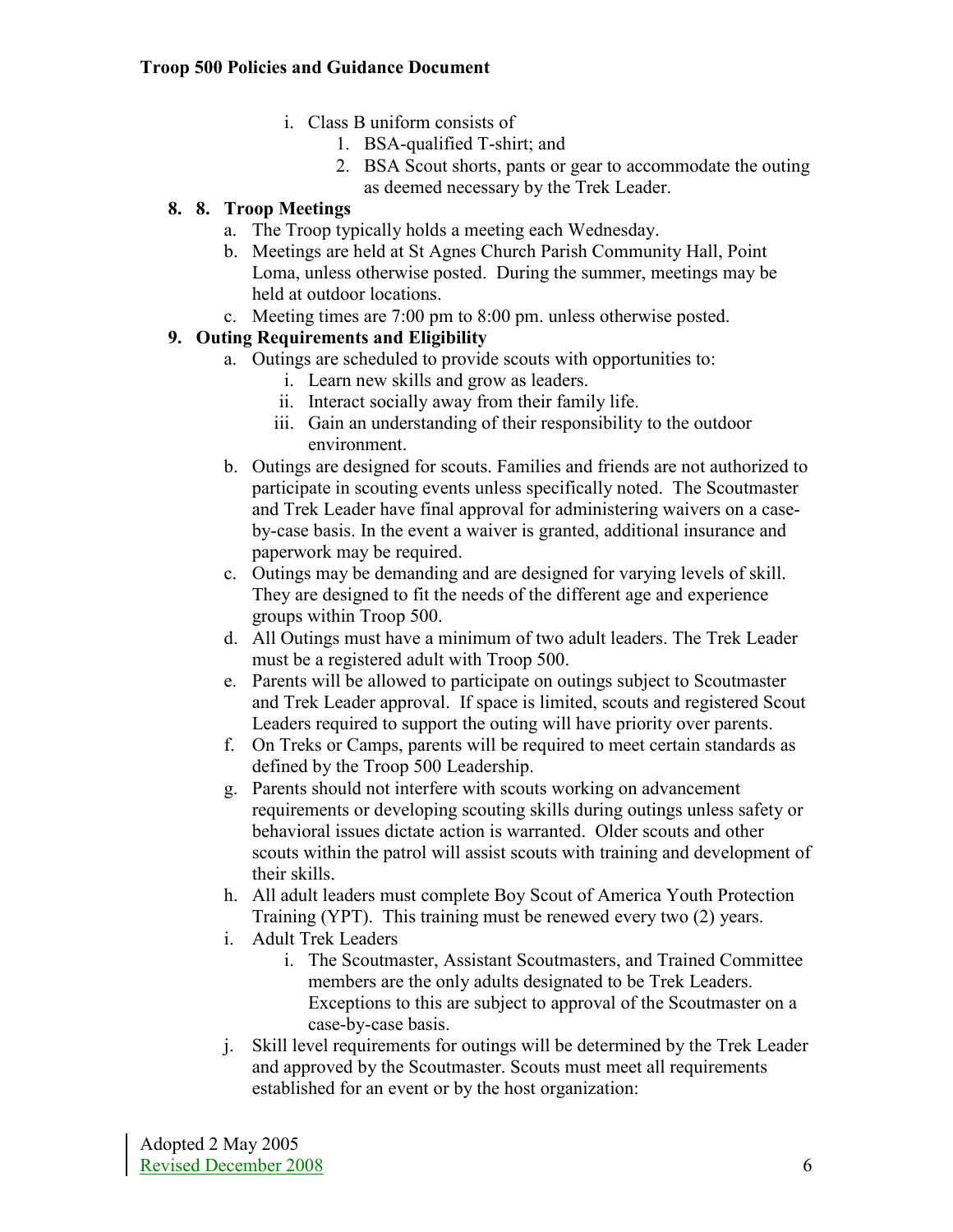#### Troop 500 Policies and Guidance Document

- i. Grand Canyon
	- 1. Strong hiking skills.
	- 2. Active with Troop 500 for the past year.
	- 3. Completed the specific prerequisite hiking/backpacking requirements for the trek as defined by the adult Trek Leader.
	- 4. Continued evidence of growth and advancement by the scout.
	- 5. Trek Leader approval.
- ii. Colorado River
	- 1. Swimming merit badge or pass the BSA Swim Test.
	- 2. Completed the requirements for Canoeing or Kayaking merit badge
	- 3. Strong paddling skills determined by Trek Leader.
	- 4. Continued evidence of growth and advancement by the scout.
	- 5. Trek Leader approval
- iii. Summer Camps (e.g., Mataguay Scout Reservation, Camp Kern, Camp Emerald Bay, Camp Cherry Valley)
	- 1. First year scouts (completing  $5<sup>th</sup>$  Grade) are limited to participation at summer camp at Mataguay Scout Reservation.
	- 2. Scouts must have been active in the troop in the past year or since joining if less than one year.
	- 3. Continued evidence of growth and advancement by the scout.
	- 4. Trek Leader approval
- iv. Philmont Scout Ranch
	- 1. Requirements defined by BSA.
	- 2. Active in troop in the past year.
	- 3. Trek Leader approval.
- v. 10-mile hikes
	- 1. Scouts should successfully complete a 5-mile hike prior to participating on a 10-mile hike.
- vi. 20-mile hikes
	- 1. Scouts should successfully complete at least one 10-mile hike prior to participating on a 20-mile hike.
- vii. Camelback Backpacking Treks
	- 1. Camelbacks are typically 15-mile overnight backpack treks designed to challenge a scout physically and mentally.
	- 2. Scouts must complete a 5-mile training backpack prior to participating on a Camelback.
	- 3. Scouts participating on specific Camelback events that comply with Council High Adventure Award requirements are eligible for special patches and/or medal.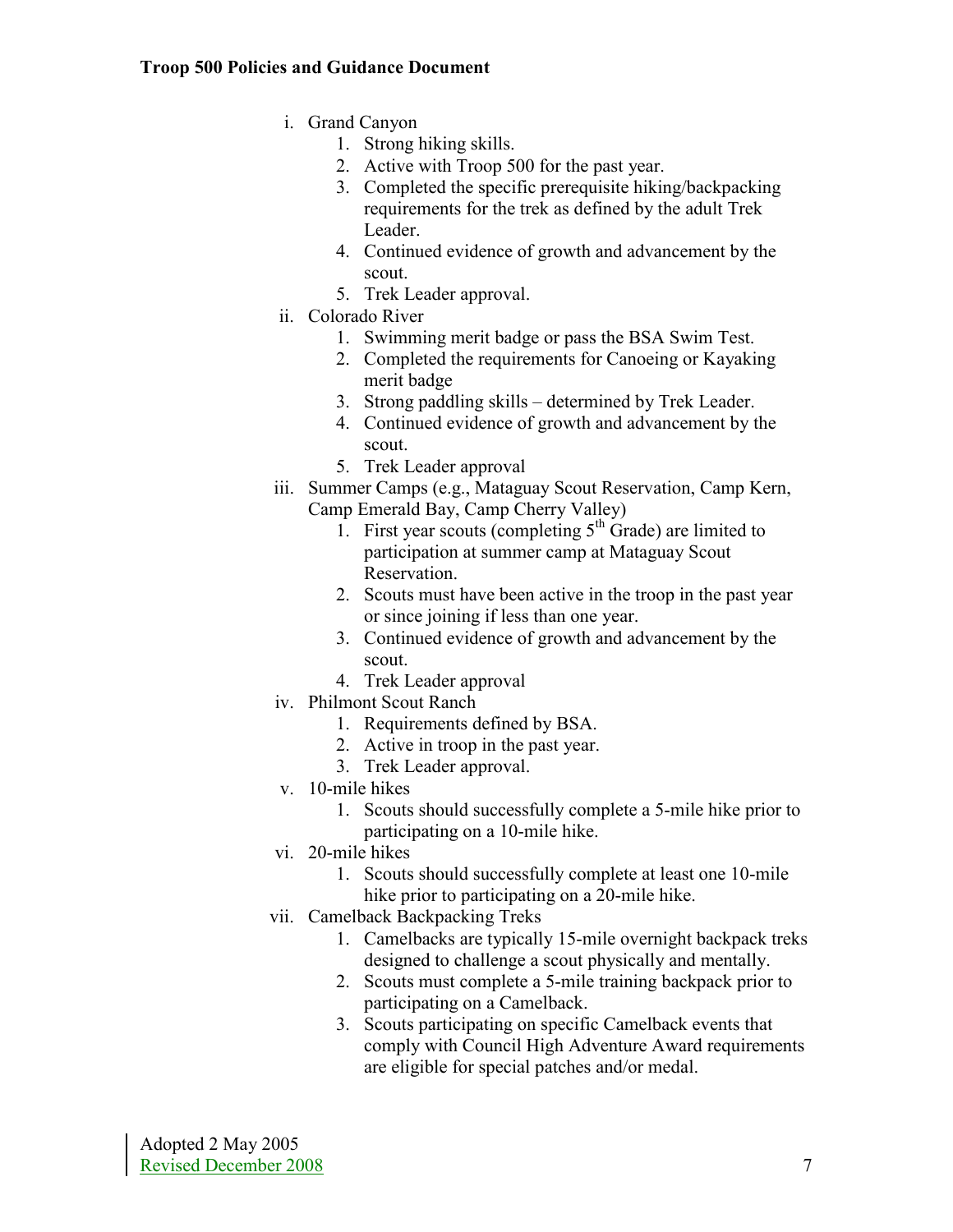- k. White gas backpacking stoves are restricted to adults and senior scouts as approved by the Scoutmaster and/or Trek Leader.
- l. Local fire restrictions on outings will be enforced.
- m. Backpack checks by the Trek Leader may be performed prior to backpacking treks. Scouts that do not show for the backpack check may be denied the opportunity to participate in the trek.
- n. Scouts are required to pack their own backpacks. Parents should not do this for them. Parents are encouraged to oversee the packing, but normal tendencies are for parents to overpack causing additional unnecessary weight for the scout to carry. SCOUTS ARE TAUGHT WHAT TO PACK.
- o. No tennis shoes are permitted on hikes or treks. Hiking foot wear is required.
- p. Scouts should pack water shoes for outings and Water Treks designed around water activities. Open-toe shoes and sandals are not permitted.

#### 10. Troop Equipment

- a. Troop 500 maintains a significant inventory of equipment to support the scouts in various outings including backpacks, tents, stoves and wet bags.
- b. The authorization to purchase new equipment is based on specific need/demands by the troop and voted on during Committee meetings.

#### 11. Leadership Training

- a. Scouts that are applying for Troop leadership positions must follow the requirements as listed in the "Troop 500 Scout Leadership Positions Duties and Responsibilities".
- b. Troop 500 offers troop-sponsored Youth Leadership Training periodically.
- c. Troop 500 also offers the opportunity to participate in the annual National Youth Leadership Training sponsored by San Diego Imperial Council.

#### 12. Attendance

While Troop meetings are not mandatory, it is highly recommended that a scout participate in a minimum of 26 (i.e., half of the) troop meetings annually to experience the full benefits of the troop program. A scout that is not active in the troop will not automatically be allowed to participate in Troop 500 outings. A decision will be made by the Scoutmaster on a case-by-case basis.

#### 13. Fund-Raising Events

- a. Troop 500 typically hosts one major fund-raising event per year. This is the annual spaghetti dinner and silent auction held in the spring. The event provides monetary support for troop outings, equipment, donations, and scholarships. All scouts and parents are expected to support this fundraiser through solicitation of donations and participation in the event.
- b. Donations are accepted in many forms including direct financial contributions, merchandise, autos, boats, and equipment. Non-monetary donations will be accepted at the discretion of Troop 500. All donations are tax-deductible to the donor.
- c. Troop 500 contributes annually to St. Agnes and to Friends of Scouting. Contributions are made following the annual fundraising event. Total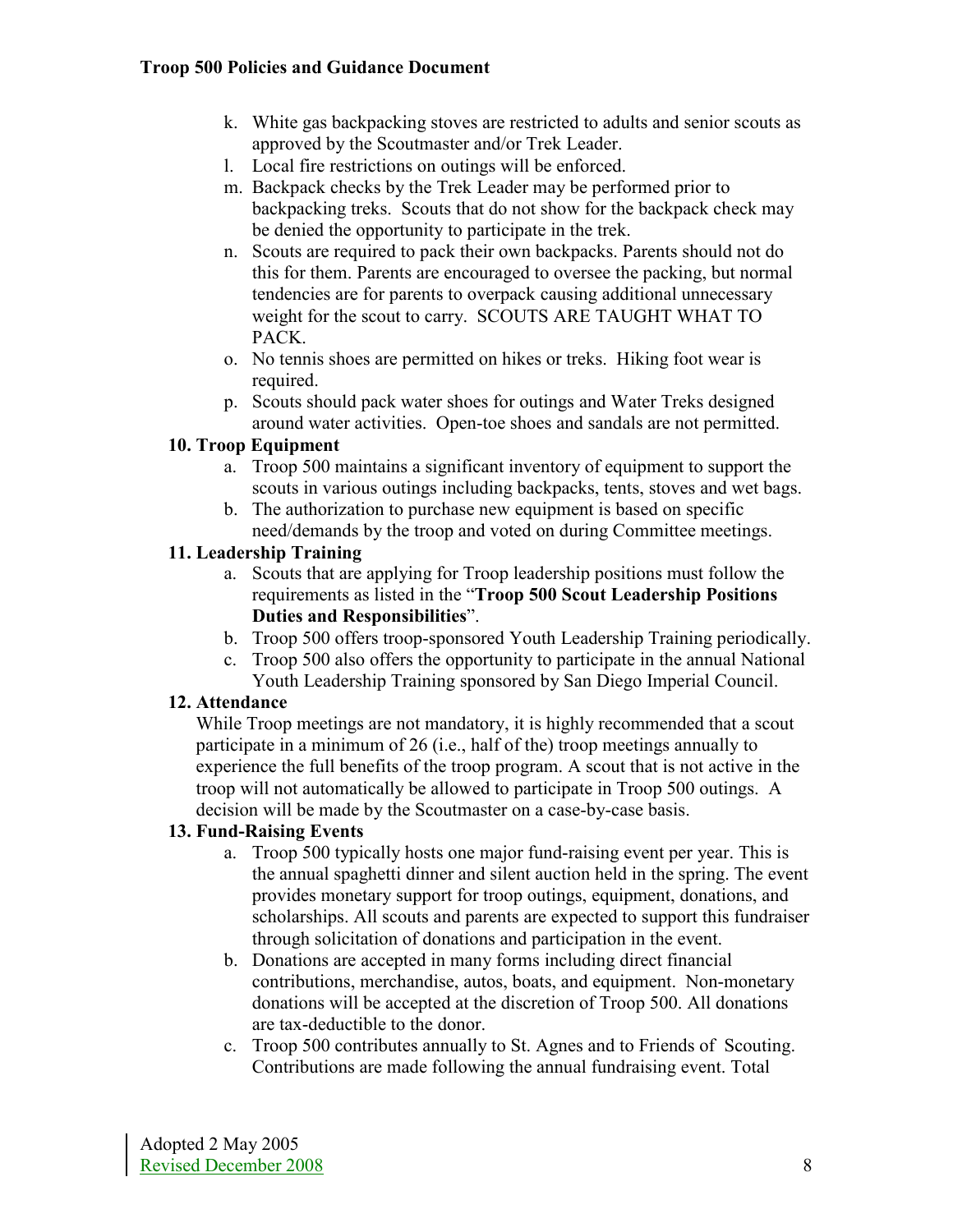contributions depend on income earned, and the total combined amount typically does not exceed 10% of annual fund-raising net income.

d. Troop 500 may participate in the annual San Diego – Imperial Council popcorn sales fundraiser in the fall. Participation in this fundraiser is optional for each scout. Any scout participating in the popcorn sale may generate commission (currently 33% of sales) that will be held by the Troop in escrow. This money can be used for that scout's summer camp fees or other Troop fees.

# 14. Annual Troop Budget

- a. The annual Troop 500 budget depends on the success of annual fundraising activities. Each Scout family is expected to participate in fundraising activities in some manner.
- b. The budget is developed and approved on a fiscal year basis. Troop 500 operates on a fiscal year that begins 1 October.

# 15. Scholarships

- a. Scholarships can be requested through the Scoutmaster, Treasurer, or Committee Chair.
- b. A confidentiality rule is strictly enforced. This rule is designed to prevent any family or scout's use of scholarship funds from becoming known to the general scout community.
- c. The Committee Chair and Treasurer have full authority to approve requests for scholarships.
- d. The Scoutmaster will be notified of all scholarship awards.

#### 16. Community Service

a. All scouts are required to perform service hours in order to advance in rank. These requirements vary by rank. Consult the Boy Scout handbook for specific requirements. Troop 500 scouts are encouraged to participate in community service above and beyond the basic requirements needed for rank advancement.

# 17. Eagle Projects

- a. Scouts who have successfully earned the rank of Life must perform an approved community-oriented project as part of the requirements to obtain the rank of Eagle.
- b. It is the responsibility of the scout to conduct all of the coordination to complete his project.
- c. Troop 500 will assist in providing an Assistant Scoutmaster, Committee member, or other adult leader to support the scout's endeavor toward achieving the Eagle rank.

#### 18. Religious Service

- a. Troop 500 abides by the BSA charter for religious service.
- b. There are numerous programs offered to achieve religious medals based on a scout's denomination.
- c. The Troop 500 Chaplain coordinates these activities and works with the adult who is directly responsible for working with the scouts to achieve their respective medals.

#### 19. Disciplinary Procedures

Adopted 2 May 2005 Revised December 2008 9